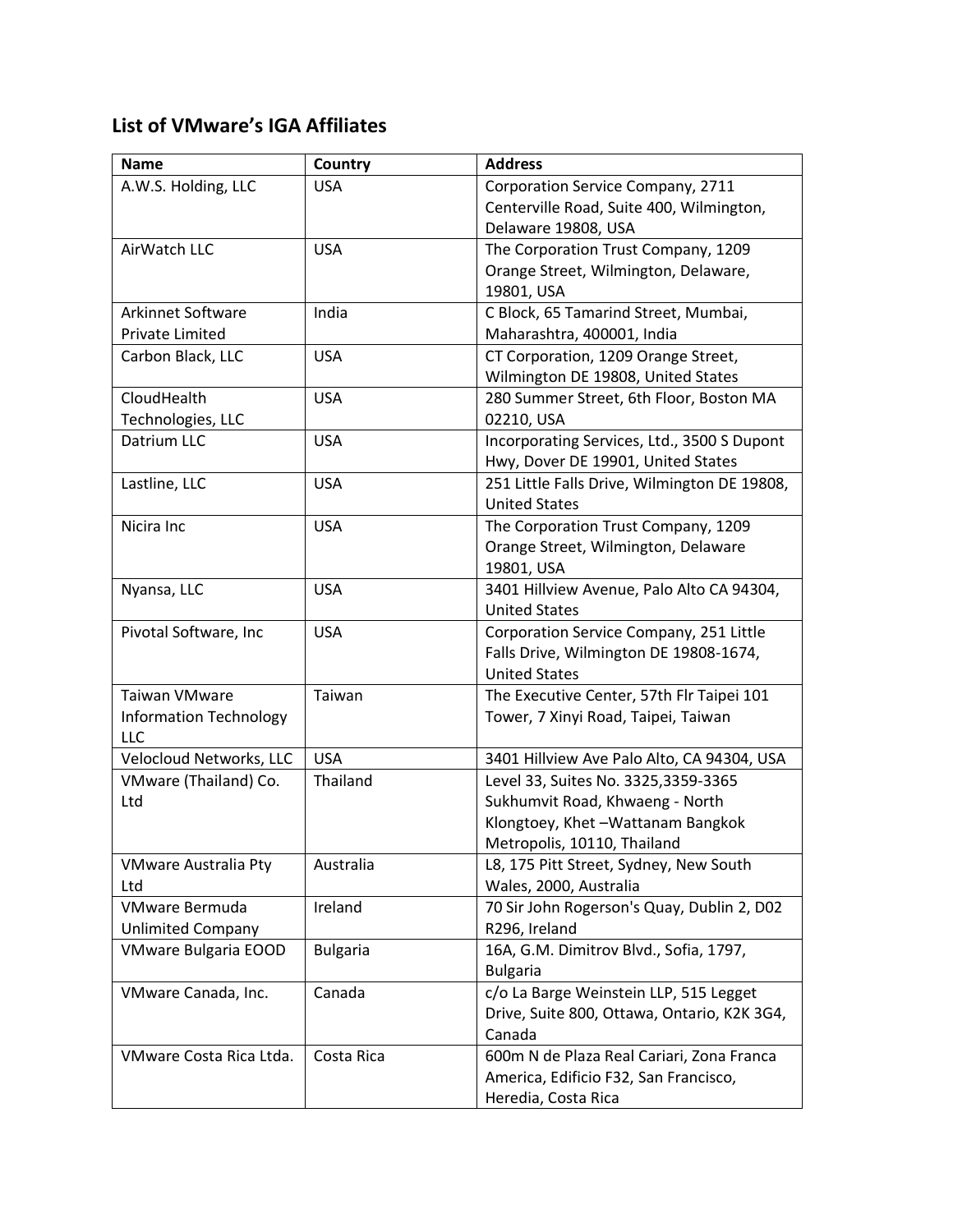| <b>VMware Denmark ApS</b>    | Denmark                     | Linde Alle 9, Nærum, DK-2850, Denmark       |
|------------------------------|-----------------------------|---------------------------------------------|
| <b>VMware Eastern Europe</b> | Armenia                     | 22 Hanrapeutyan Street, Suite 5, Yerevan,   |
|                              |                             | 0010, Armenia                               |
| <b>VMware France SAS</b>     | France                      | Tour Franklin, 100-101 Terrasse Boieldieu,  |
|                              |                             | Paris, 92042, France                        |
| VMware Global, Inc.          | <b>USA</b>                  | The Corporation Trust Company, 1209         |
|                              |                             | Orange Street, Wilmington, Delaware         |
|                              |                             | 19801, USA                                  |
| <b>VMware Hong Kong</b>      | Hong Kong                   | Suites 401-02 & 12-14, 4/F Cityplaza 4, 12  |
| Limited                      |                             | Taikoo Wan Rd, Taikoo Shing, Hong Kong      |
| <b>VMware Information</b>    | China                       | Room 308-312, Level 8, 17, 18, So. Wing of  |
| Technology (China) Co,       |                             | Tower C, Raycom InfoTech Park, 2            |
| Ltd                          |                             | Kexueyuan South Road, Haidian District,     |
|                              |                             | Beijing, China 100190                       |
| <b>VMware International</b>  | Ireland                     | 70 Sir John Rogerson's Quay, Dublin 2, D02  |
| <b>Marketing Limited</b>     |                             | R296, Ireland                               |
| <b>VMware International</b>  | Ireland                     | 70 Sir John Rogerson's Quay, Dublin 2, D02  |
| <b>Unlimited Company</b>     |                             | R296, Ireland                               |
| <b>VMware Israel Ltd</b>     | Israel                      | Ampa Building, 3 Sapir Street, POB 125, Tel |
|                              |                             | Aviv, Israel, 46733                         |
| VMware Italy S.r.l           | Italy                       | Via Giovanni Spadolini 5/7 Torre A, Milano, |
|                              |                             | 20141, Italy                                |
| VMware Korea Co Ltd          | Korea                       | Samsung-Dong, ASEM Tower, 13th Floor,       |
|                              |                             | 517, Yeongdong-daero, Gangnam-gu, Seoul,    |
|                              |                             | 06164, Korea                                |
| VMware Malaysia SDN.         | Malaysia                    | Suite 6.01, 6th Floor, Plaza See Hoy Char,  |
| BHD.                         |                             | Jalan Raja Chulan, Kuala Lumpur Wilayah     |
|                              |                             | Persekutuan, 50200 Malaysia                 |
| <b>VMware Marketing</b>      | Austria                     | Business Embassy. Sky 360, Operngasse 17-   |
| Austria GmbH                 |                             | 21, Bena Sky, Vienna, 1040, Austria         |
| VMware Middle East FZ-       | <b>United Arab Emirates</b> | 702A-704A 7th Floor, Business Central       |
| LLC                          |                             | Tower A, Dubai Internet City, Dubai, UAE    |
| <b>VMware Netherlands</b>    | Netherlands                 | Orteliuslaan 850, Nieuwegein, Utrecht,      |
| B.V.                         |                             | 3528 BB, Netherlands                        |
| <b>VMware NZ Company</b>     | New Zealand                 | Level 19, 157 Lambton Quay, Wellington,     |
|                              |                             | 6011, New Zealand                           |
| <b>VMware Singapore Pte</b>  | Singapore                   | 1 Marina Boulevard, #28-00, Singapore,      |
| Ltd                          |                             | 018989, Singapore                           |
| VMware Software e            | <b>Brazil</b>               | Rua Surubim, 504 3rd and 4th floors, suites |
| Serviços Brasil Ltda.        |                             | 32,41,42, Cidade Monções, San Paolo,        |
|                              |                             | 04571-050, Brazil                           |
| VMware Software India        | India                       | Kalyani Magnum, Tower 1, 3rd Floor.         |
| Private Limited              |                             | Doraisanipalya, IIM Post, Bannergha Road,   |
|                              |                             | Bangalore, Karnakata-KS, 560076, India      |
| VMware Spain, S.L.           | Spain                       | Calle Rafael Boti 26, 2nd Floor, Madrid,    |
|                              |                             | 28023, Spain                                |